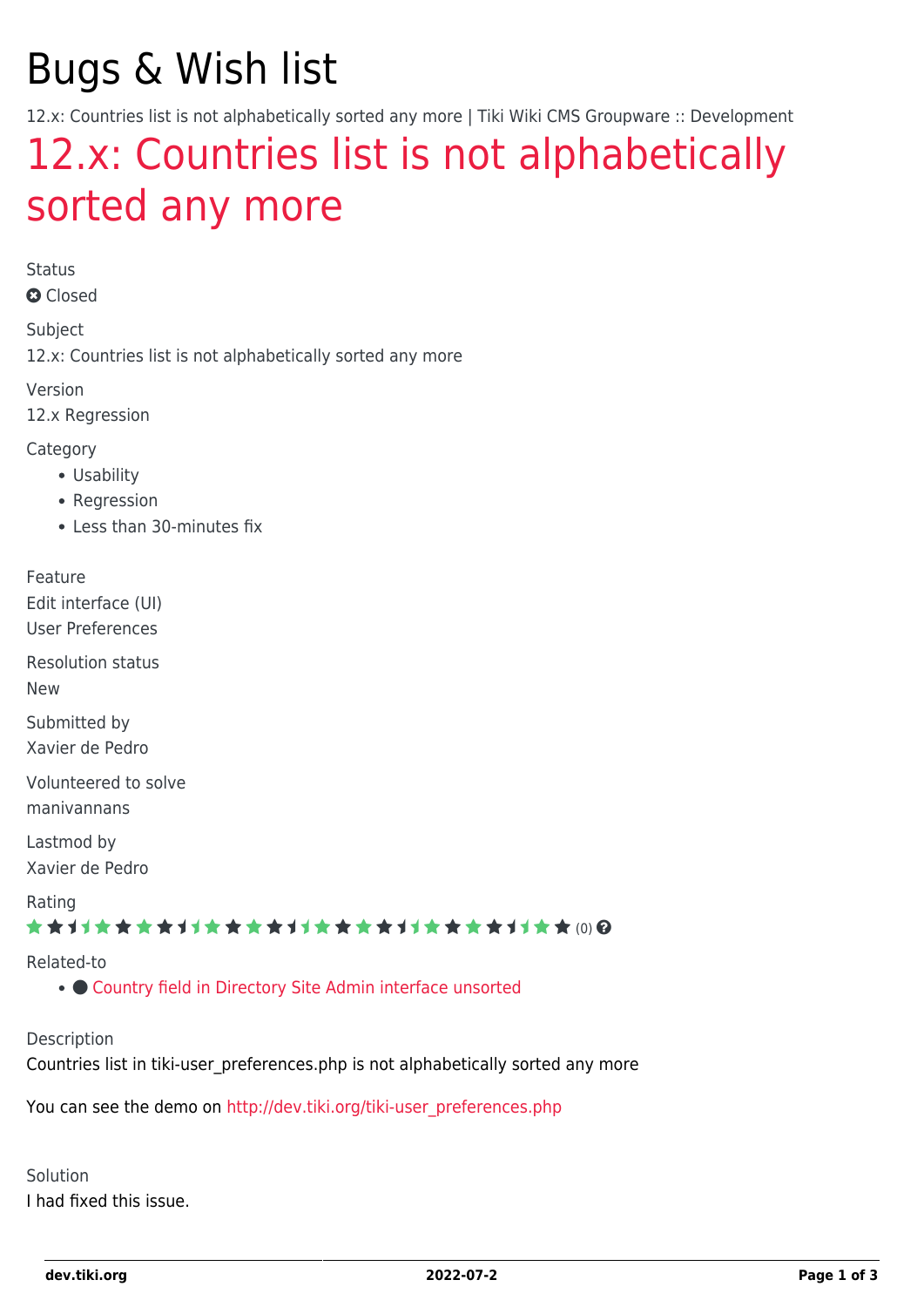Yes, thanks mani, however the list is not sorted still for non-English tiki sites (the sort order comes from English strings only, which might greatly differ from the expected order in other languages).

Can this be sorted taking into account the interface language?

Now, sorting added also for non-English tiki sites.

Please check this commit id: 48672.

Importance 7 Easy to solve? 9 Priority 63 Demonstrate Bug (Tiki 19+) Please demonstrate your bug on show2.tikiwiki.org Version: trunk ▼ [Create show2.tikiwiki.org instance](#page--1-0) Ticket ID 4954 Created Wednesday 20 November, 2013 11:36:55 GMT-0000 by Xavier de Pedro LastModif Friday 29 November, 2013 07:15:00 GMT-0000

### Comments



Sorting of countries have worked for me and I tried 4 different langauges

## Attachments

| filename | created | hits | comment | version | filetype |  |
|----------|---------|------|---------|---------|----------|--|
|          |         |      |         |         |          |  |